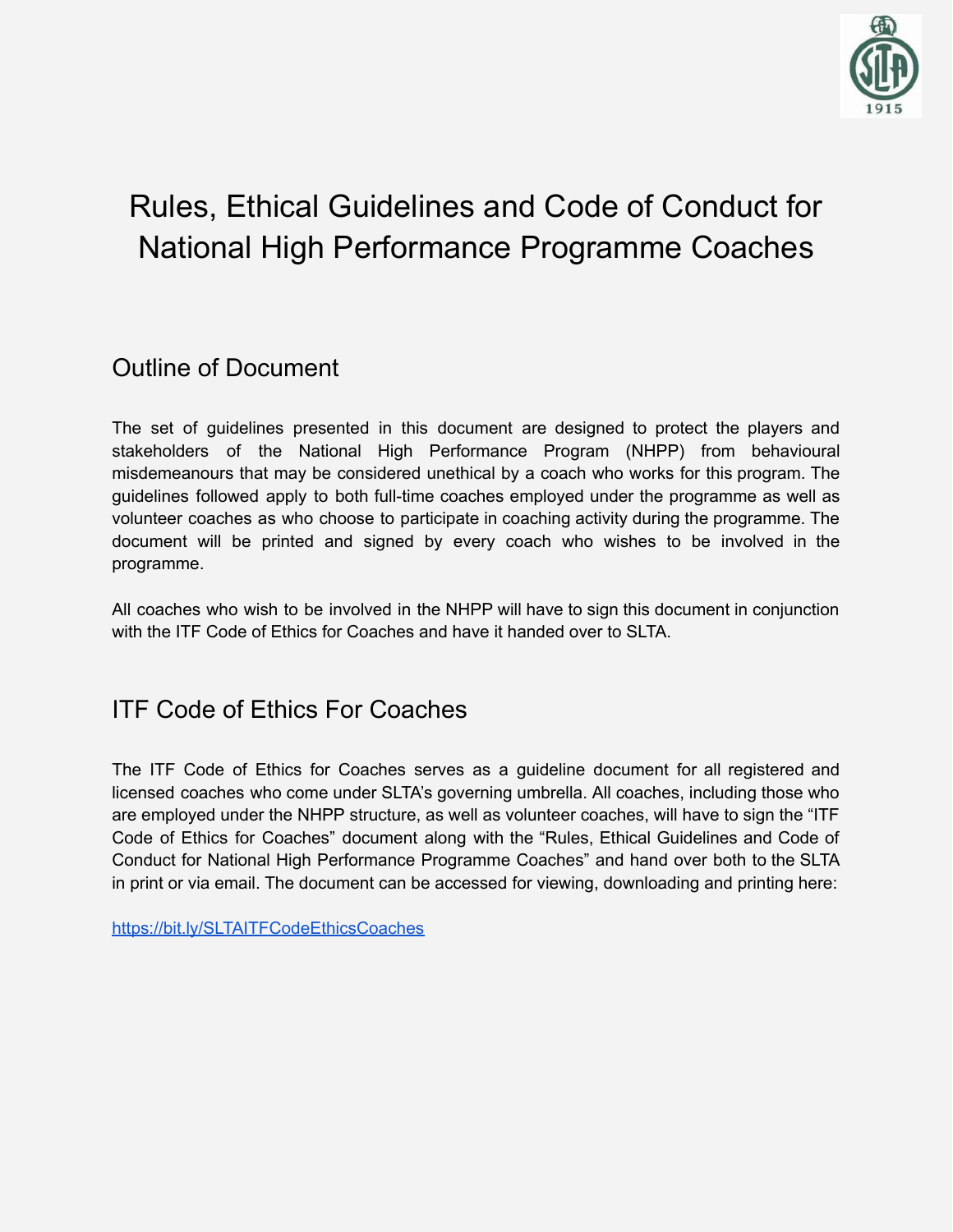

# Consequences of Violating Rules and Ethics

In order to establish if a coach has violated ethics or rules that risk putting players, stakeholders, SLTA and the NHPP in a detrimental position, the following procedures will be followed:

- 1. The complaint will have to be registered formally in writing via email and directed to SLTA.
- 2. An appointed panel will conduct an inquiry and investigation to establish if the complaint is justified and truthful.
- 3. Any complaints that have attached legal ramifications to them will need to be directed towards a relevant authority first before being looked into by SLTA.

Following the conclusions of the inquiry or investigation, a coach who has been confirmed to have violated ethics or rules that have to be followed as part of being involved with the NHPP may be dealt with in one of three ways, as stated below:

- 1. The coach will be permanently banned from being involved in NHPP related coaching activity
- 2. The coach's license and registration will be revoked depending on the severity of the ethical violation, such that the coach may be:
	- a. Temporarily suspended, with lifting of the suspension subject to the lapse of a set time period and the fulfillment of certain educational criteria pertaining to ethics, as set by the SLTA Coach Education Department and relevant SLTA committees

OR

b. Permanently banned from all tennis related activities in Sri Lanka.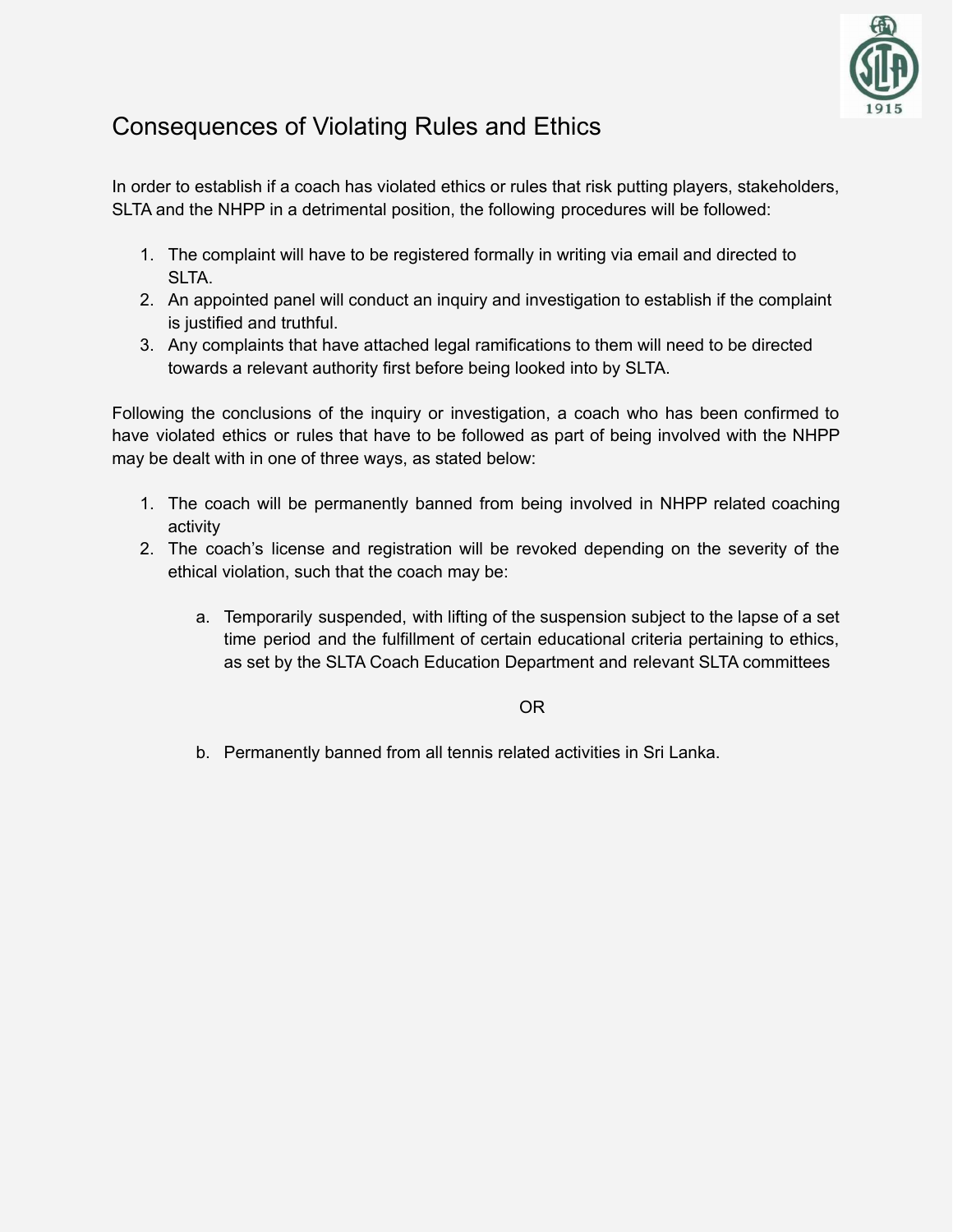

# Rules and Ethical Guidelines for All Coaches Working Under the NHPP

- 1. Coaches must display loyalty to the SLTA, the National Training Program, the other coaches who are involved and the students. This does not imply that criticism is not welcome from you in your position, rather that it must be made in a constructive way and does not undermine any of the mentioned entities.
- 2. Punctuality: Coaches should arrive at least 15 minutes prior to the start time on court in principle. This rule will strictly need to be followed by all NHPP coaches as much as possible. In circumstances that are difficult or unforeseen that can cause a coach to be late for a session, he/she must inform another coach or SLTA official of the lateness, and its cause.
- 3. Dress Code: Once provided, only the official t-shirt is to be worn by the volunteer coaches. Only tennis attire should be worn on court. Practice strict personal hygiene.
- 4. Please ensure that you bring your own equipment. Do not use rackets with broken strings.
- 5. Smoking and the use of alcohol on court or near the premises where training is conducted, during training hours, is strictly prohibited and is ground for a permanent ban from being involved in the programme.
- 6. No profanity can be used, and lewd and inappropriate jokes or comments will not be tolerated.
- 7. Any coach involved must ensure that the policies given to the players are implemented strictly, and that improper or detrimental behaviour on the part of players is not tolerated.
- 8. Try to use constructive criticism, positive feedback, encouragement and uplifting language to help players, particularly when making reinforcements or corrections to their games.
- 9. Disrespect towards other coaches in any form will not be tolerated.
- 10. All major changes to be made to a student's game particularly technical can only be done in consultation with the player's nominated head coach or private coach and failure to do so will be seen as a serious ethics violation.
- 11. Refrain from using cellphones during practice sessions. If an urgent call needs to be made, please inform another coach on the court, and exit the premises before you make the call.
- 12. During coaching hours, coaches will not be allowed to sit down unless the students on the court are taking a water break.
- 13. Refrain from talking to outsiders while players are practicing this includes parents.
- 14. Focus on keeping the intensity high at every practice session
- 15. Give all the players equal attention
- 16. In case of an argument between players always listen to both perspectives
- 17. When players are playing points, let them make their own calls. Refrain from over ruling unless you are close to where the ball bounces.
- 18. **Volunteer coaches** must try to follow the lesson plan outlined for the day by the head coach of the programme or coach in charge for the day, unless you are explicitly given